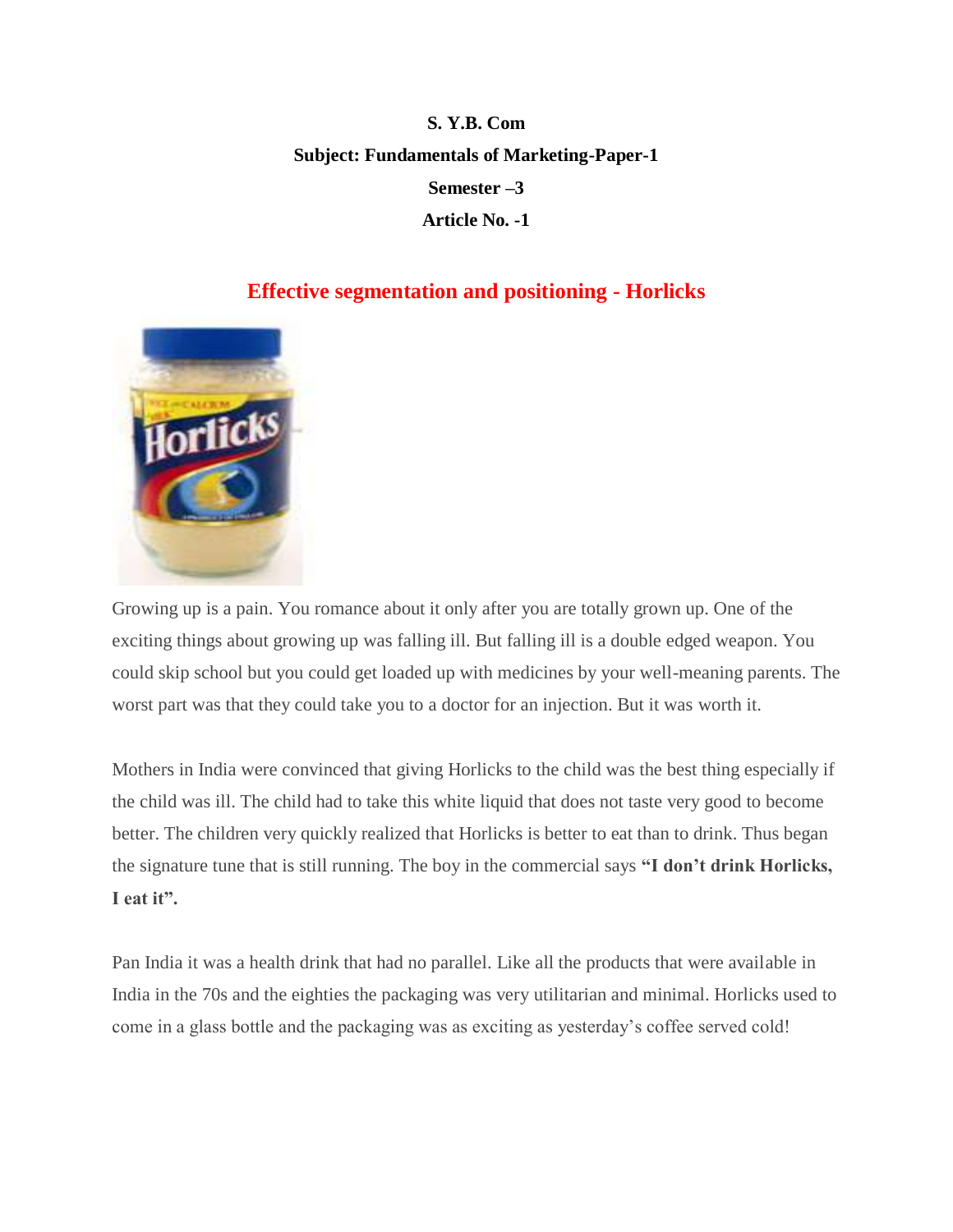Horlicks meant everything to everybody. It was a health drink that everyone consumed. Right from small children to very elderly people. Keeping the nutritional issues aside it was very strange positioning tack.

Horlicks realized this and came out with its own versions of different Horlicks for different customers. Horlicks differentiated products now include



**Junior Horlicks –** for preschool children. Keeping the targeted customers in mind the packaging is cute and the package has the picture of a small elephant which is very exciting for the small children.

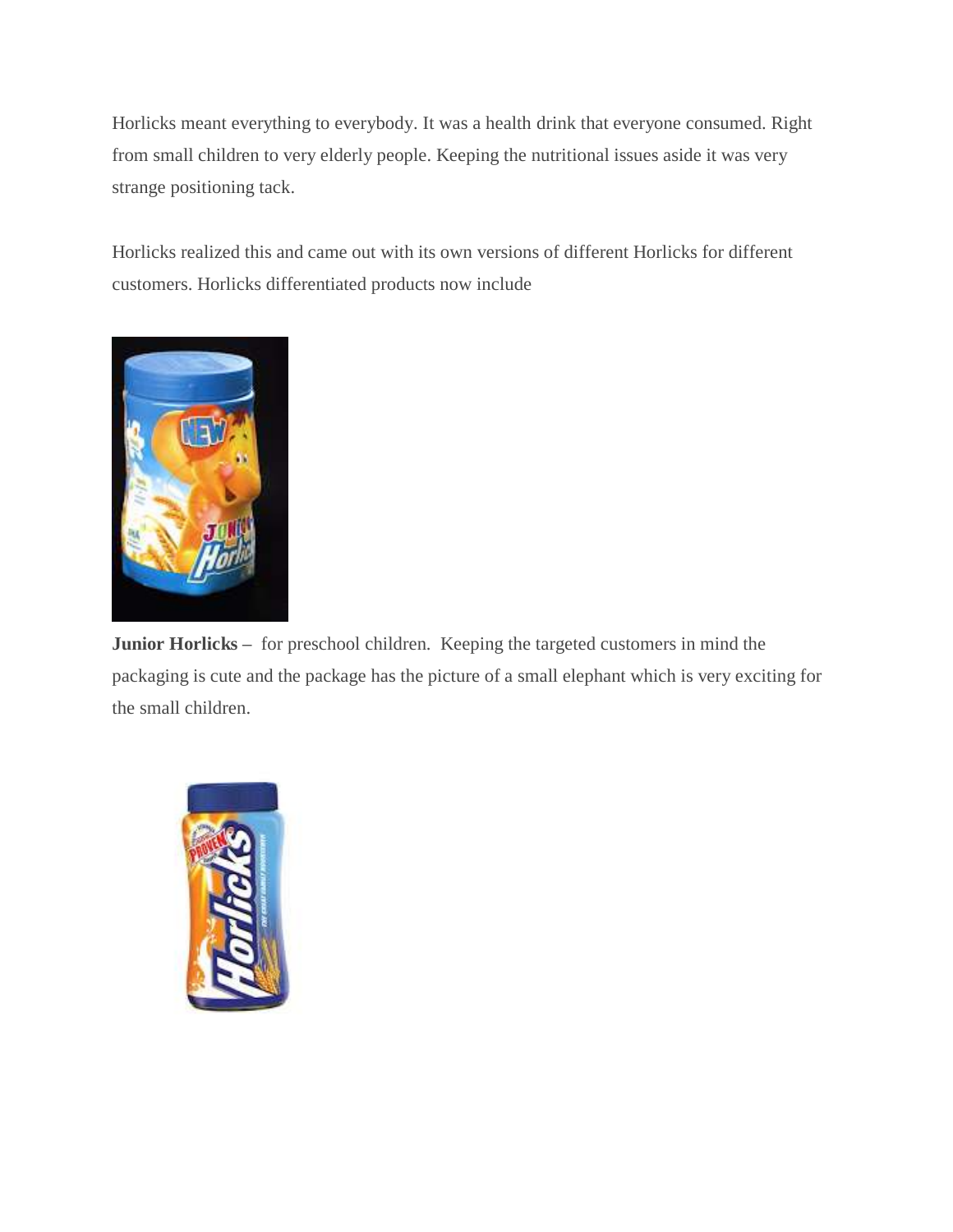**Horlicks regular -** For general use. Regular Horlicks is the health drink for people of all ages. The packaging is contemporary and has great visuals to attract the children and the young adults.



**Horlicks mothers –** is special nutritional drink with 26 vital nutrients designed keeping the specific needs of the pregnant and breast feeding women. The packaging is very interesting – it is shaped like an hours glass. Hour glass is the shape that all women crave for and this craving is subtly cashed by Horlicks by making its "Horlicks mothers" shaped like a house glass.



**Horlicks Lite and Lite bite -** A nutritional drink and snack specially designed for all health conscious adults and is also suitable for use by people with diabetes. The packaging again is very interesting. The Horlicks Lite is thin and tall. The Horlicks Lite drinkers are health conscious and having a thin frame is a desire among these customers.

This Horlicks proves that segmentation could be a very efficient way of holding on and even increasing one's market share. What is needed is a clear focus and clever innovations in adapting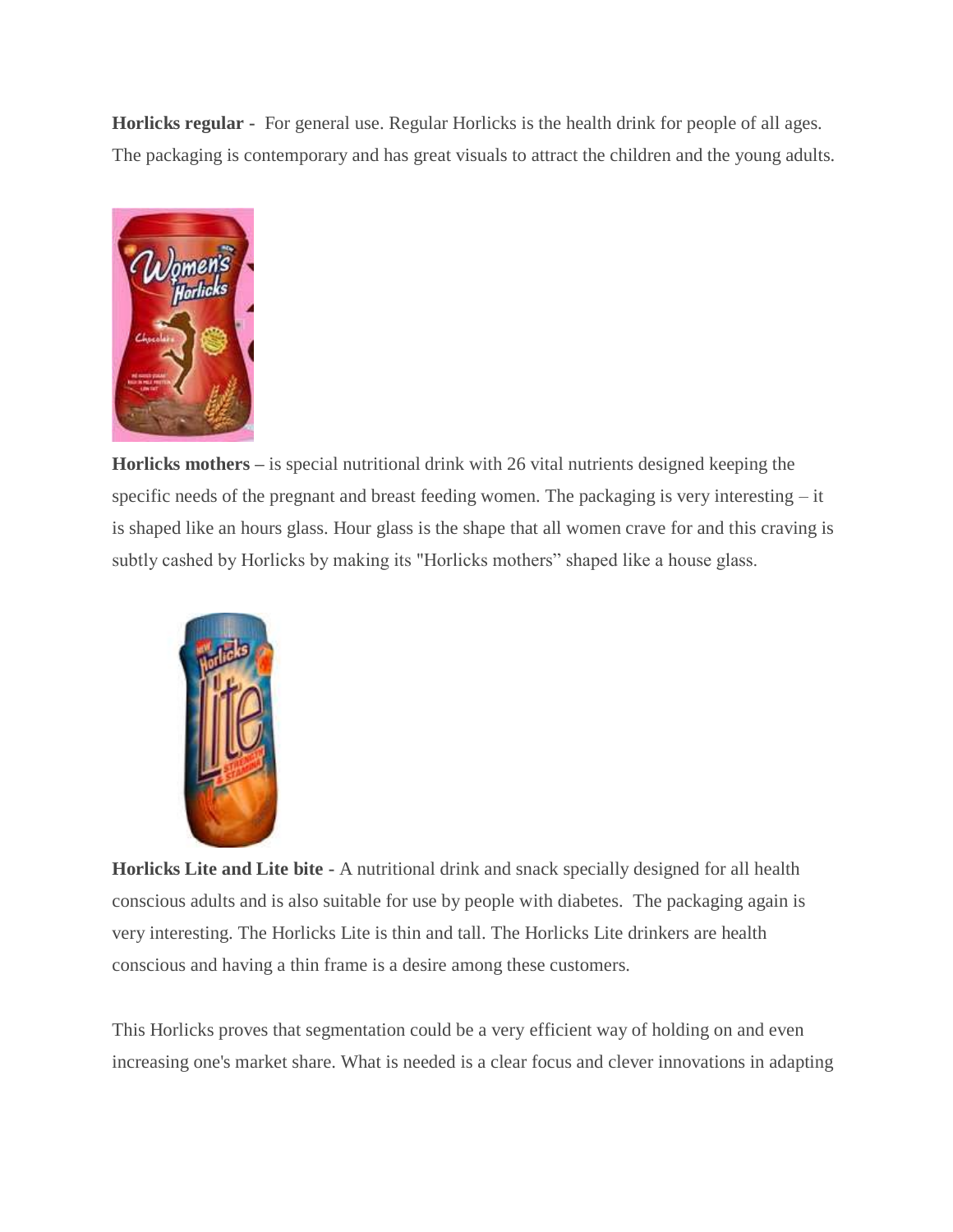target customers.



**2014:** The new **Kesar Badam** flavour from **Horlicks** 

Market share of GSKCH,

which owns Horlicks. Viva, and Maltova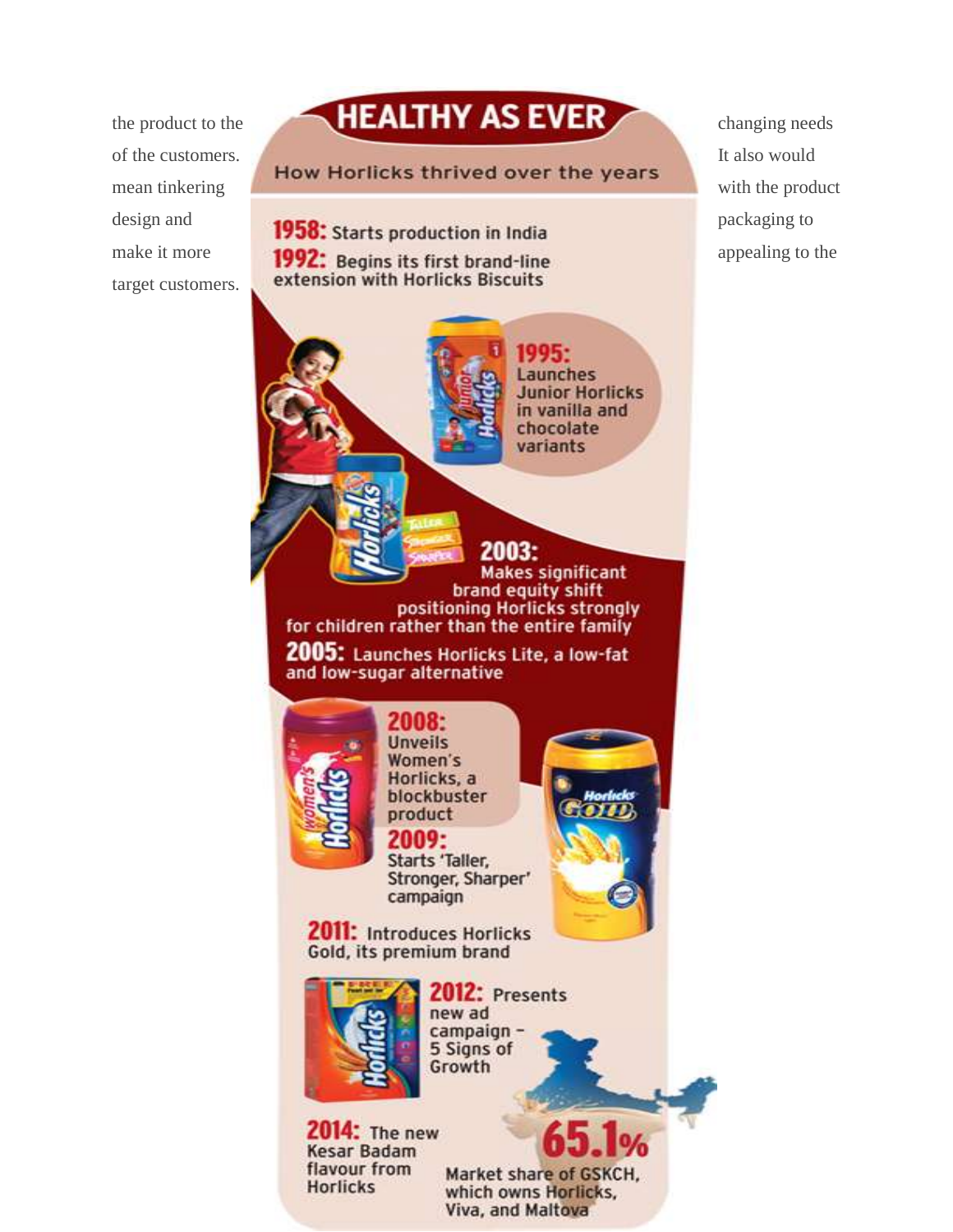## **Vodafone joins 4G race, launch in December Vodafone 4G will be available in Mumbai, Delhi, Kolkata, Bengaluru and Kochi by 2015-end.**

The mobile telephony market is set to sizzle with competition, with Vodafone India, the country's second largest mobile operator by revenue and subscriber base, also joining the race for launch of 4G services by the end of the current calendar year. Rival Bharti Airtel launched such services across 300 cities earlier this month and Mukesh Ambani's Reliance Jio Infocomm plans to do so in December. Idea Cellular has already said it will launch 4G services in the next calendar year. On Friday, Vodafone India said it will launch 4G services by the end of calendar year 2015 in important data markets, including Mumbai, Delhi, Kolkata, Bengaluru and Kochi. "In addition, Vodafone India will also roll out its 3G networks in seven circles – Assam, North East, UP West, Rajasthan, Karnataka, Kerala and Odisha, to expand its overall 3G footprint to 16 circles across the country," a company statement said. It said the company had acquired additional 4G (LTE) spectrum in Mumbai, Delhi, Kolkata, Kerala and Karnataka circles in the February 2014 auctions, and they together contribute close to 50% of total data revenue for it. With big operators getting into the 4G space, which enables surfing the web on mobile phones, tablets and laptops much faster than 3G services, consumers can once again expect to get the best in terms of tariff, data packages, movies and song downloads coupled with snazzy devices, as the operators jostle for a share of their wallet. For a sneak preview of what the consumers could get: Airtel, has a tariff plan – Infinity Plans – where at Rs 999 the company is offering unlimited